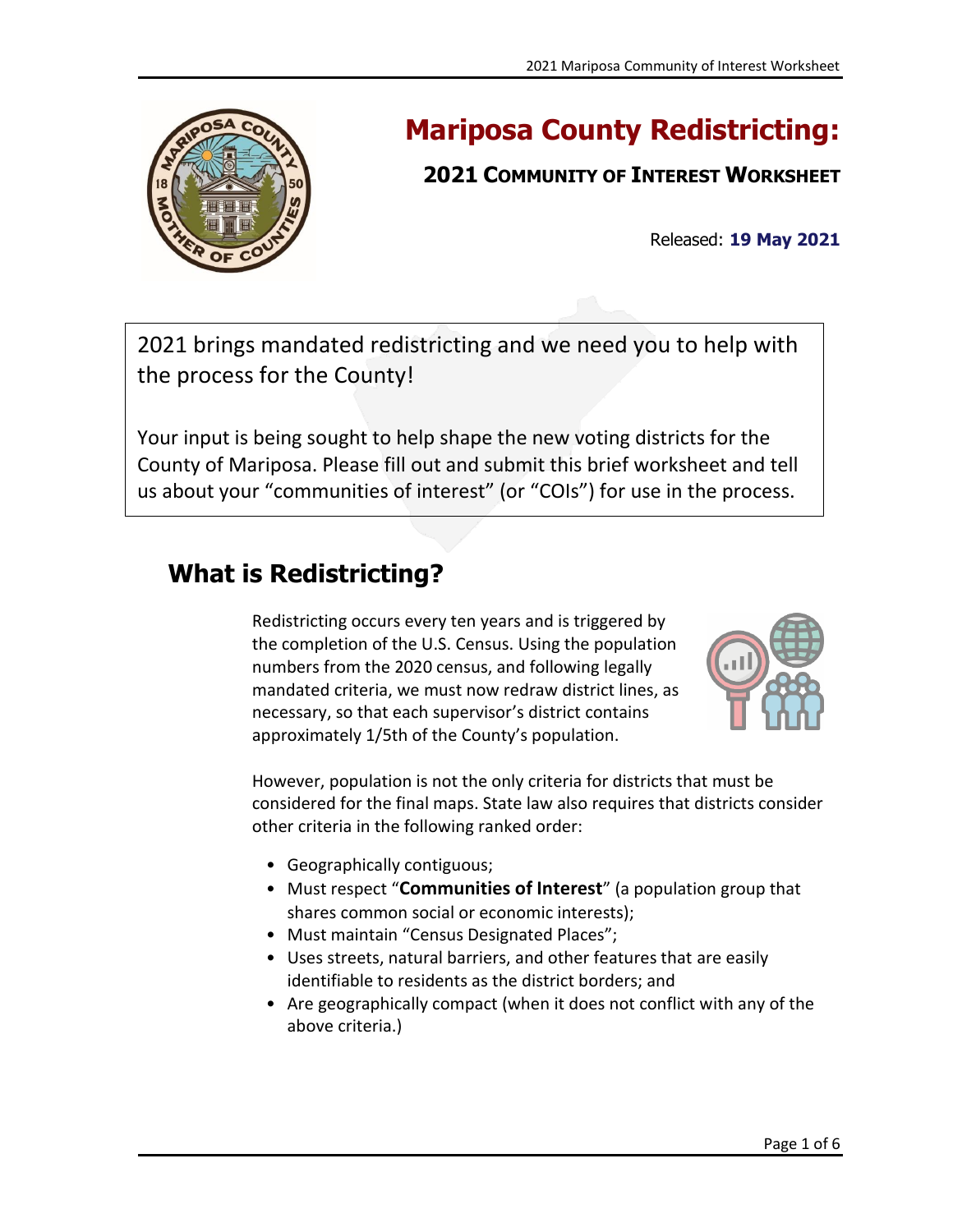## **What is a Community of Interest?**

A Community of Interest is any cohesive group of people that live in a geographically definable area and should be considered as a potential voting bloc in current or future elections.

There are some Communities of Interest that are considered "protected classes" in that they have rights through state or federal civil rights or voting rights laws. Some examples of protected classes in districting would be ethnic and racial minorities such as a concentration of Latinx, Asian, or African American people. Protected classes can be described through public input, and there is information that must be used wherever applicable to define these areas and make sure that they are not being harmed by the district boundaries.

There are other Communities of Interest that can also be considered in



districting but do not have the higher legal requirements as ethnic or racial minorities. Identifying these other COI are still critical to the process. These could be clusters of senior citizens in one community, a group of college students living in a densely populated area near a campus, people who live in a downtown area or a specific neighborhood, or even people who share concerns such as parents

with young children, bicycle enthusiasts, topic interest groups, etc.

# **What do we need from you?**

As you can see above, "Communities of Interest" are an important criteria to be considered during the redistricting process but only YOU can tell us what you consider to be your Community of Interest.

Consequently, we are asking you to help with the process by filling out and submitting the brief worksheet (only 8 questions) that starts on page 5. (Or, you can fill it out online at [http://www.mariposacounty.org/COIs\)](http://www.mariposacounty.org/COIs)

Doing so will not only help us with the process, but will make sure that your district adequately represents you and your interests.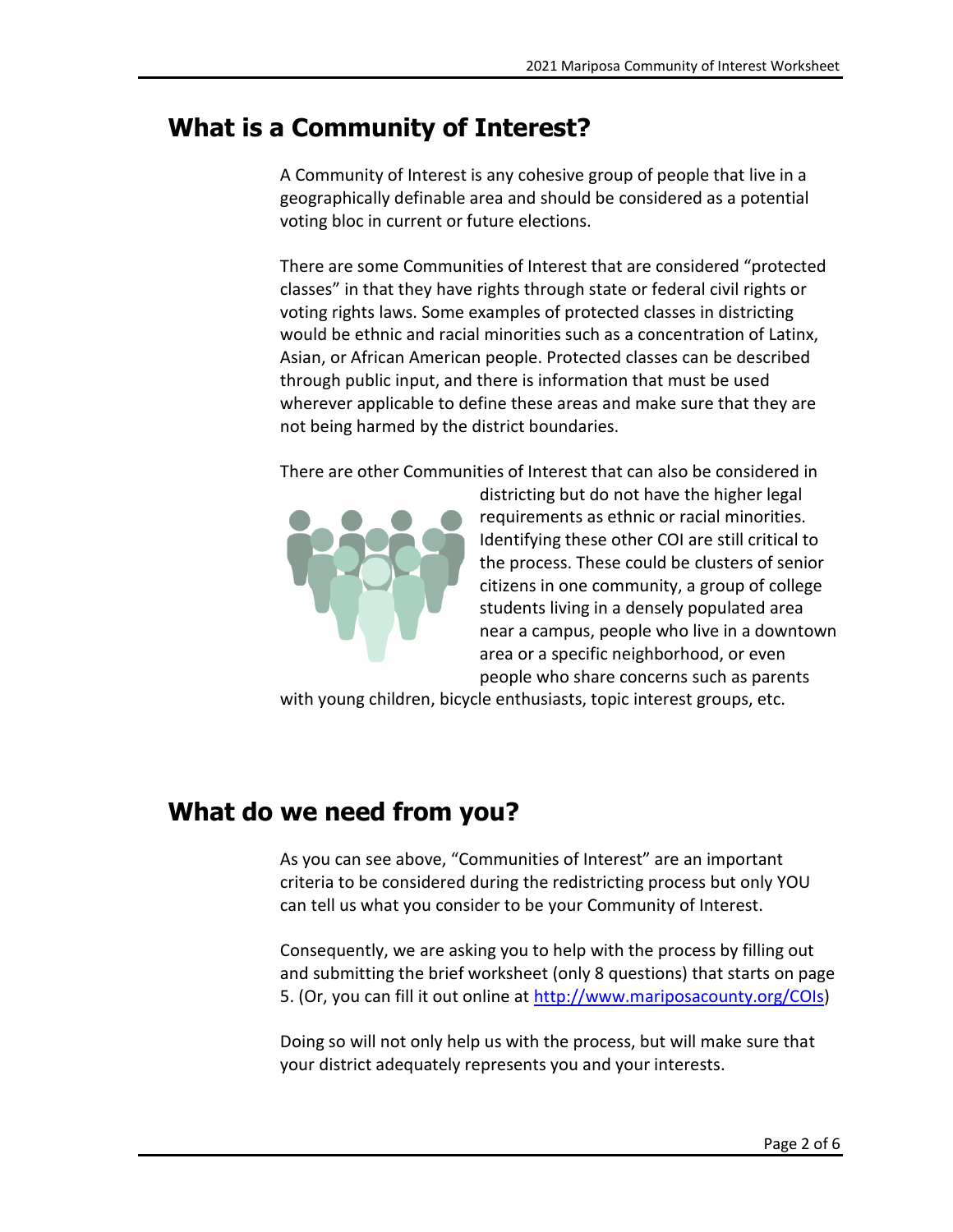### **How can you participate in the process?**

1) Tell us about your Communities of Interest by completing the worksheet that begins on page 5 of this packet.

You can submit your completed form in multiple ways:

- a) By Emailing it to [redistricting@mariposacounty.org](mailto:redistricting@mariposacounty.org) OR -
- b) Send via USPS to the Clerk of the Board, PO Box 784, Mariposa, California 95338 - OR -
- c) Deliver your completed form to the Clerk of the Board at the Mariposa County Government Center, 5100 Bullion Street, 2<sup>nd</sup> Floor, Mariposa, California.

#### **OR,**

You can also complete the form online at:

<http://www.mariposacounty.org/COIs>

2) Attend, or submit comments, to one of the County's public meetings!

# **Public Hearing Schedule**



*Location for all meetings will be the Mariposa County Government Center, 5100 Bullion Street, Mariposa, CA*

#### **Tuesday, June 8, 2021 at 2:00 PM – Public Hearing #1**

Staff will review the existing district boundary map, present process, review state criteria for redistricting, solicit public input, etc. Map alternatives cannot be developed until after this Public Hearing.

#### **Saturday, July 17, 2021 at 10:00 AM – Public Hearing #2**

Staff will provide a brief review of the process, review criteria, report on any public input received since the last public hearing, and solicit public input and Board comments. (If the county-level census data has been released, draft maps will be presented first.)

#### **Tuesday, September 14, 2021 at 2:00 PM – Public Hearing #3**

Staff will provide a brief review of the process, review criteria, report on any public input received since the last public hearing, and solicit public input and Board comments. (If draftmaps are available, they will be presented first.)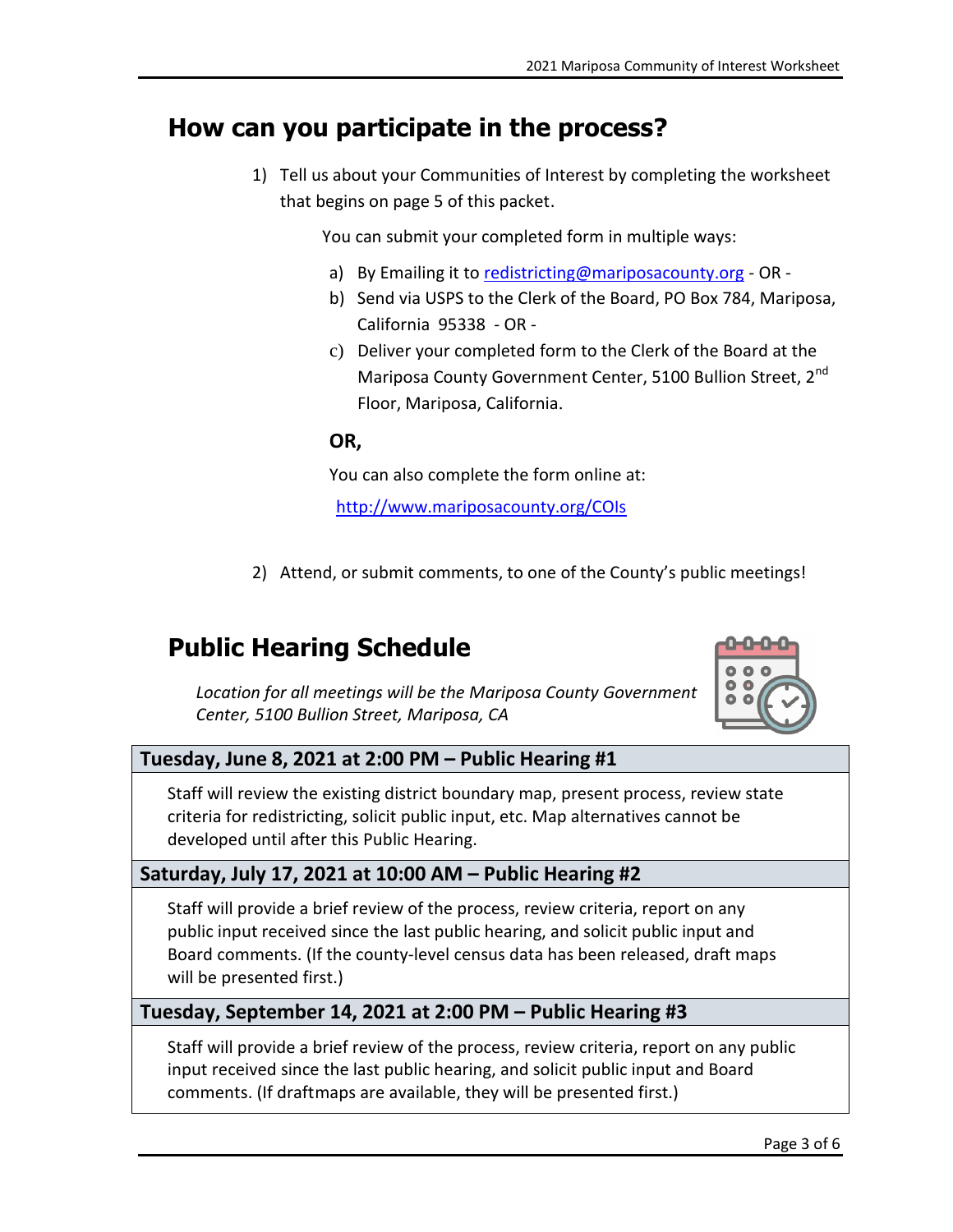#### **Monday, November 1, 2021 at 6:00 PM – Public Hearing #4**

Staff will provide a brief review of the process, review criteria, report on any public input received since the last public hearing, present draft maps with overview of any changes since last hearing, solicit public input and Board comments.

#### **Tuesday, November 2, 2021 at 2:00 PM – Public Hearing #5**

Staff will provide a brief review of the process, review criteria, report on any public input received since the last public hearing, present draft maps with overview of any changes since last hearing, solicit public input and Board comments. Board will be asked to indicate a final choice.

#### **Tuesday, November 23, 2021 at 2:00 PM – Ordinance Introduction**

Staff will provide a brief review of the process to date, review criteria, report on any public input received since the last public hearing, present draft maps with overview of any changes since last hearing, solicit public input and Board comments, and request ordinance introduction.

#### **Tuesday, December 7, 2021 at 2:00 PM – Ordinance Adoption**

Staff will provide a brief review of the process to date, review criteria, and request ordinance adoption.

# **Questions?**

You can get more information on the redistricting process at [http://www.mariposacounty.org/redistricting.](http://www.mariposacounty.org/redistricting)

If you have any questions, please email [redistricting@mariposacounty.org,](mailto:redistricting@mariposacounty.org)



or call the Clerk of the Board at (209) 966-3222, option 2.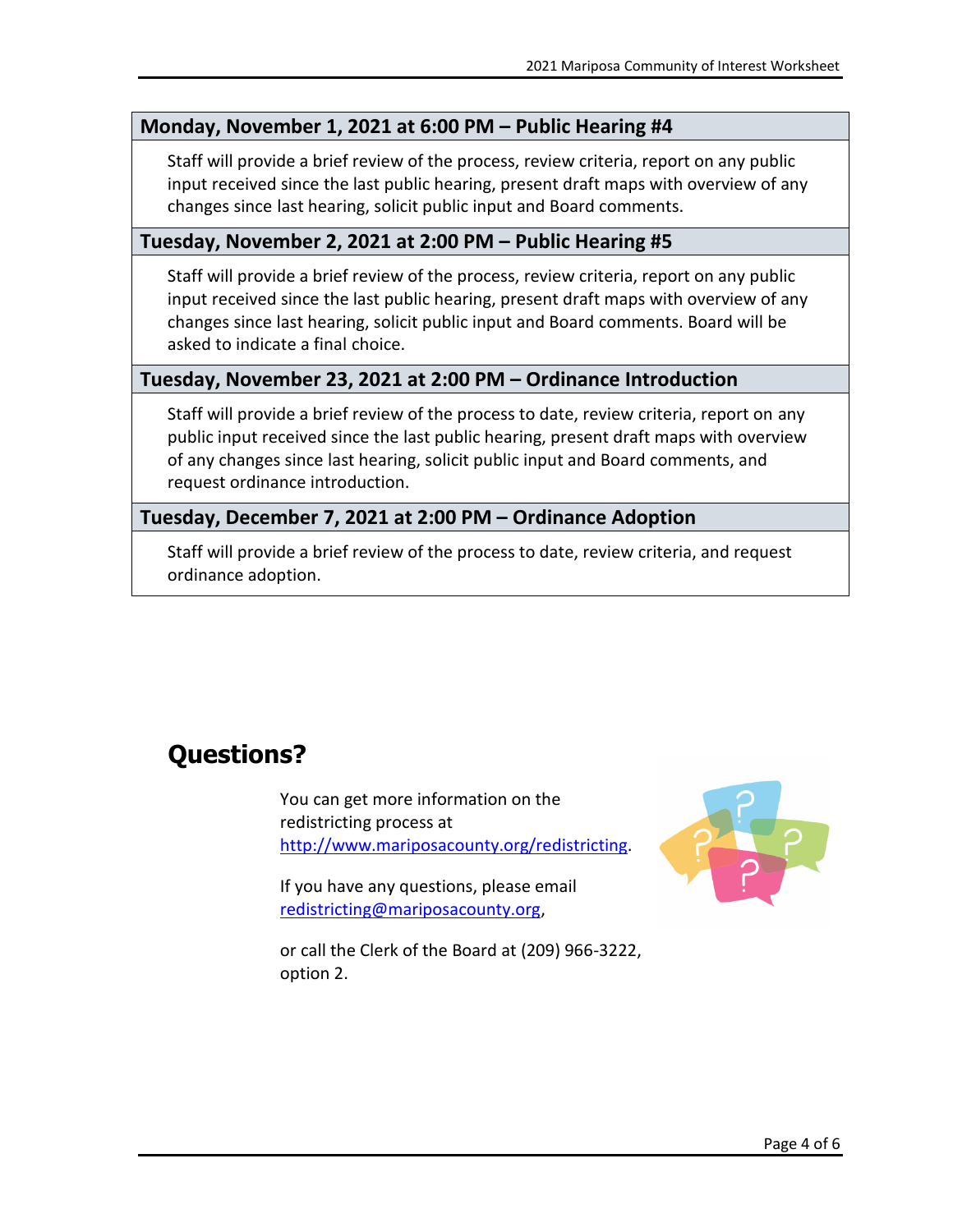### **2021 Community of Interest Worksheet Questions**

*Please note that questions 1 and 2 are voluntary, however, before you supply personally identifying information, please keep in mind that all form submissions are part of the County's public record which must be maintained online for ten years.* 

- 1. What is Your Name? (Optional)
- 2. What is Your Email Address? (Optional)
- 3. Are you a resident of Mariposa County? Y/N

If Yes, which District: Please Selec

4. What is the nature of the bond or common interest of your Community of Interest? *(You can describe what the common interests of your community are and why or how they are important. Use additional paper, if necessary.)*

5. Where are the boundaries of your Community of Interest? *(You can define it by neighborhood, streets, address, a key landmark such as school or church, or other boundaries. Use additional paper, if necessary.)*